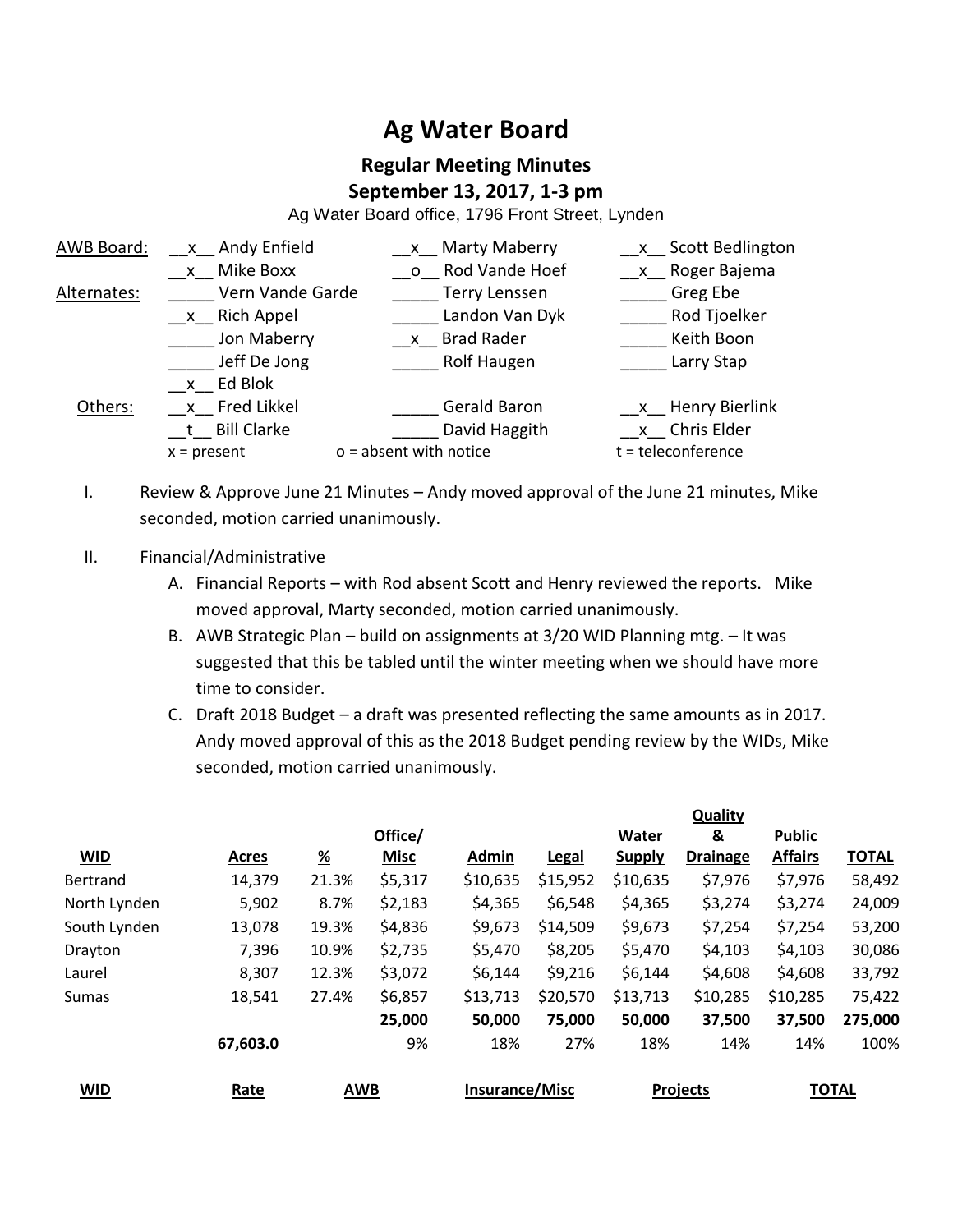| Sumas        | \$5 | 75.422 | 3,500 | 13,783 | 92,705 |
|--------------|-----|--------|-------|--------|--------|
| Laurel       | \$6 | 33,792 | 3,000 | 13,050 | 49,842 |
| Drayton      | \$6 | 30,086 | 3,000 | 11,290 | 44,376 |
| South Lynden | \$6 | 53,200 | 3,000 | 22,268 | 78,468 |
| North Lynden | \$6 | 24,009 | 1,900 | 9,503  | 35,412 |
| Bertrand     | \$6 | 58,492 | 4,200 | 23,582 | 86,274 |

- D. 2018 Workplan Roger advocated for some items that should be included in future workplans:
	- *a.* A lobbyist attending all County Council meetings
	- *b.* A letter to the Conservation District insisting that CREP pay more continued management of projects to ensure they don't inhibit drainage.
	- *c.* A study of the actual history of fish management in the county.

#### III. Old Business

- A. CAO and impervious surface update Fred noted the County had finished the impervious surface regulation update and were near completion with the CAO update. In both cases farmer concerns were clearly expressed and listen to. Ag areas are exempt under the impervious surface regulations and ag in rural zones are exempt with a Farm Plan.
- B. County water program funding Henry noted the County was leaning towards establishing a Lake Whatcom storm water district and funding source which would take some pressure off the Flood Fund.
- C. County Program update Chris Elder is facilitating the work of the County Ag Advisory Committee. He reported that there remains a vacancy for person with "farm program expertise". He also summarized a grant application he had been working on to add \$2.5 million to the PDR program over 5 years. This would leverage the County's funds from the Conservation Futures fund to purchase more ag development rights. The AWB has expressed support for this grant application and is targeted as a place where applications can be reviewed for their relevance to protecting ag and where the County can get feedback as to areas to focus.

#### IV. Communication/Education

- A. AWB fall Newsletter Fred reported that WFF was targeting a Spring and Fall newsletter. It would make sense for AWB to publish in Summer and Winter. A list of accomplishments and a chart indicating how dollars are allocated was advised.
- B. Media Relations report Fred distributed a report containing a summary of many media related activities which had earlier been reported on the Farm Leader report.

### V. Water Quantity/Supply

A. Latest Hirst paper on unpermitted water use – It was determined to not provide an official AWB response but instead to rely on continued conversation with Eric lead by Greg and Marty.